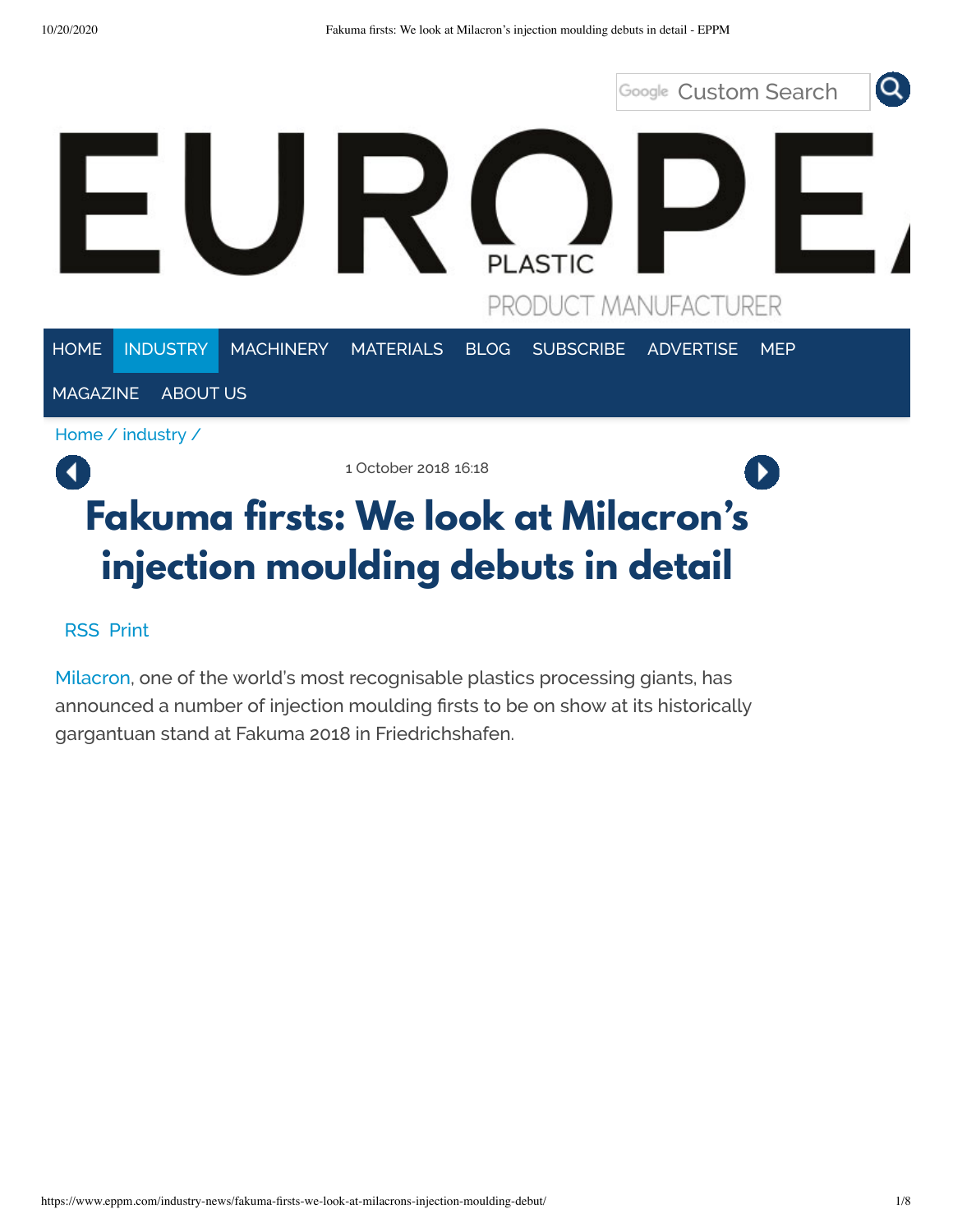

In addition to its M-Powered suite of connected services, aftermarket service and support, and DME technologies, the company will be presenting its injection moulding machines, Mold-Masters hot runner technology and control systems, and TIRAD high-precision mould bases.

#### **M-Powered Suite of Connected Services**

Top of the billing is the European debut of the new Milacron M-Powered Suite of Connected Services, bringing the Internet of Things to moulding, giving operators a competitive advantage with access to analytical and support systems allowing them to improve their productivity, quality and efficiency.

M-Powered-enabled machines currently include remote service capability with OEE and downtime analytics and data collection with maintenance and parts recommendation intelligence. The Milacron M-Powered product offering will continue to evolve, and Milacron is currently scheduling releases later this year to include services such as the M-Powered Fingerprint.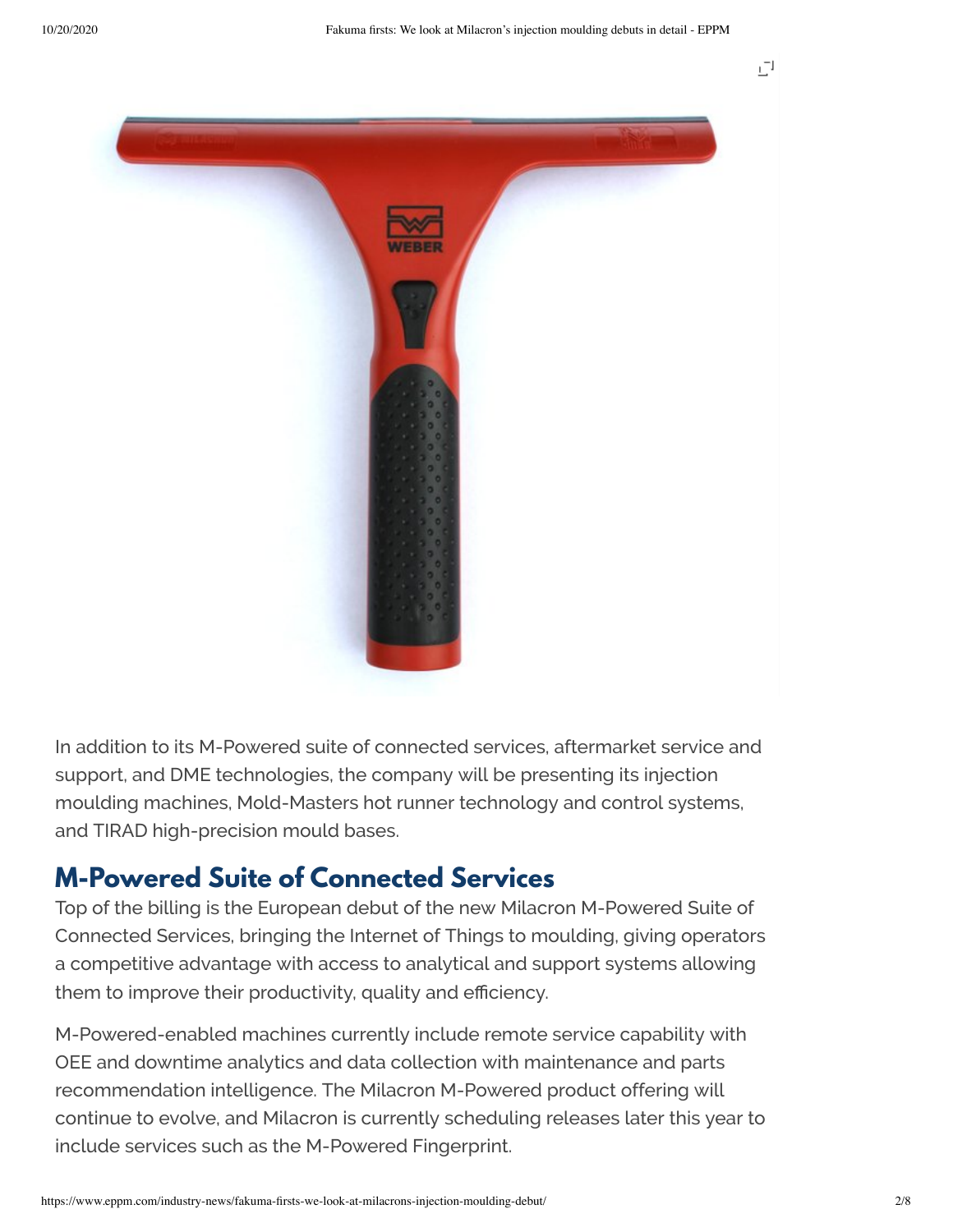

## **All-Electric Elektron EVO 155 with iMFLUX**

The Elektron EVO is the product of Milacron's years of innovating all-electric injection moulding. The Elektron EVO uses 60 per cent less energy and 90 per cent less water than hydraulic injection moulding machines, reducing operating costs. The stroke precision of its servo-driven axes is significantly greater than top hydraulic systems, making it the best injection moulding machine for the reliable production of high-precision parts and clean room environments.

Fakuma 2018 will also mark the debut of iMFLUX. iMFLUX technology provides real-time adjustment for mould and material changes. Developed by P&G in 2013, the system now operates as a wholly-owned P&G subsidiary. The technology enables filing a mould at a lower melt-pressure profile, allowing a variable filling rate that adapts automatically to the part geometry. Using iMFLUX, moulders can increase productivity by up to 50 per cent on existing injection moulding machines.

Milacron's Elektron EVO 155 will have a 2 cavity iMFLUX mould producing a technical part at an estimated 15 second cycle time. The work cell will have a Mold-Masters Master-Series hot runner system and a TempMaster SeVG+ controller with integrated temperature controls.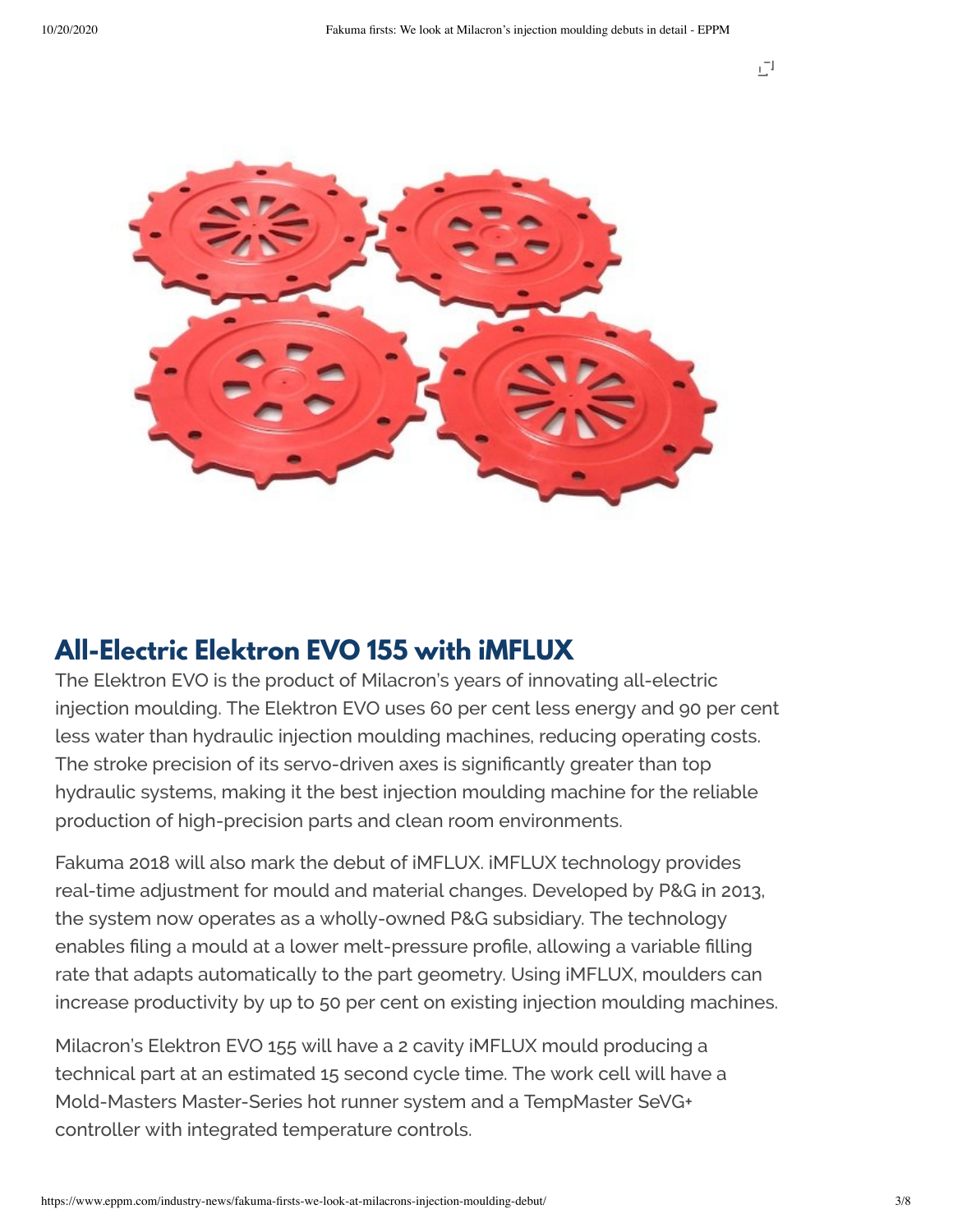

ELEKTRON EVO 110

### **Quantum 180 Toggle IMM**

Milacron's newest and most advanced Toggle machine ever will make its European debut at Fakuma 2018. The Quantum Toggle injection moulding machine is designed to deliver higher productivity, reduced cost of ownership, enhanced performance and advanced technical specifications. Quantum comes equipped with Milacron's Endura Touch control interface and is available from 125 to 610 tonnes. The Quantum features Milacron's new generation toggle machine technology that will provide added benefits of reduced energy consumption, lower cycle time coupled with precision and reliability.

Milacron's Quantum 180 will be outfitted with a Mold-Masters E-Multi secondary injection unit, TempMaster M1 controller and an indexing rotary unit in combination with a 2K mould from Wilhelm Weber moulding a two-component squeegee at Fakuma 2018. The primary injection of a PC/ABS blend is processed via the Quantum machine followed by the Mold-Masters E-Multi injecting the TPE. The Wilhelm Weber tool with an index plate system has a hydraulically operated wiper that wipes the squeegee from the over-moulded core. Total part weight of 72 grams running a 50 second cycle time.

"Fakuma is known as a leading technical event for the plastic injection moulding industry. Milacron Europe has some expanded offerings we're excited about